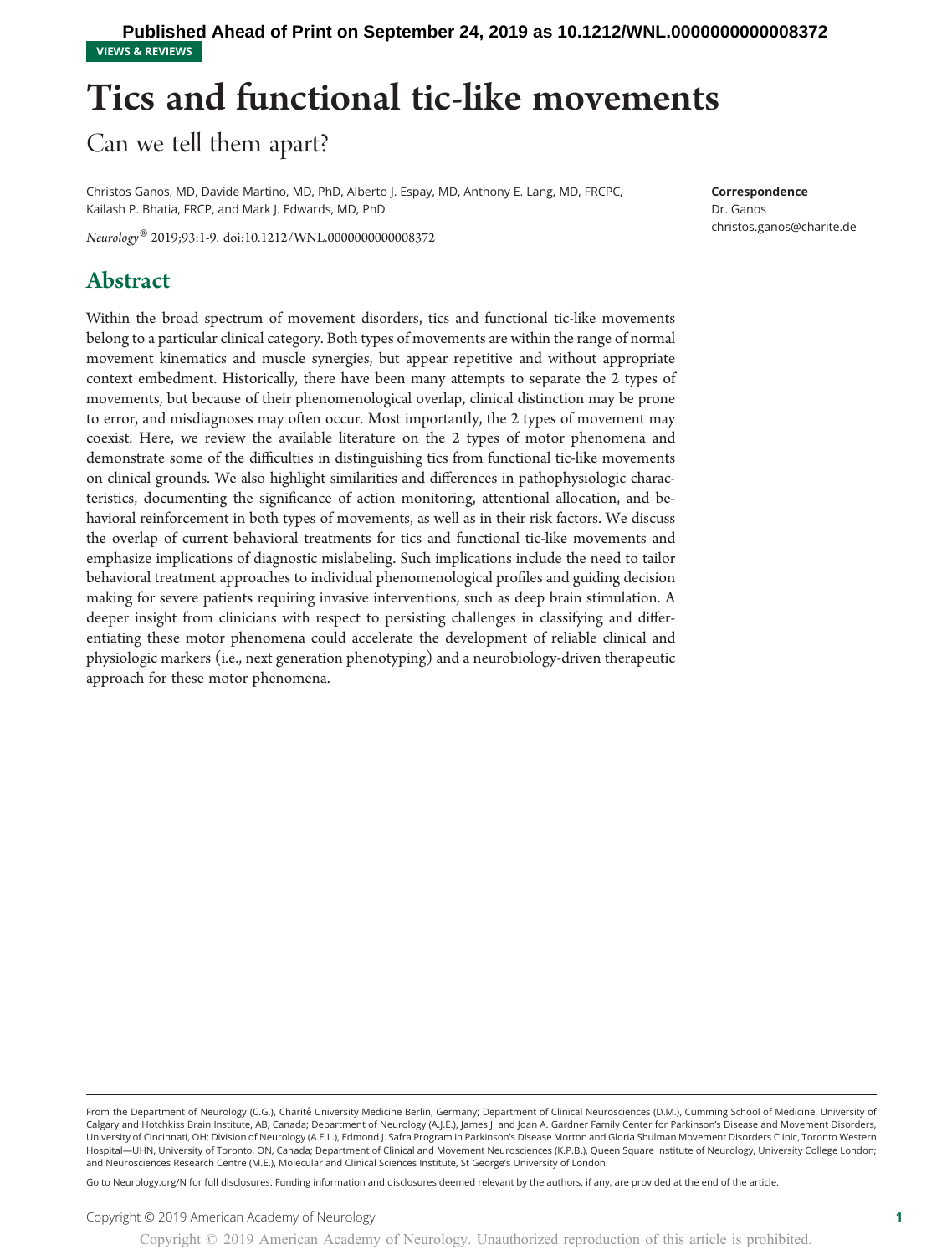$CBI =$  cognitive behavioral intervention;  $DBS =$  deep brain stimulation;  $TS =$  Tourette syndrome.

Tics represent a rather particular category of movement disorders. Rather than being an unnatural, involuntary, and nonphysiologic movement pattern (as seen in dystonia or myoclonus for example), tics are within the range of volitional movement kinematics and muscle synergies.<sup>1</sup> The abnormality is instead at the level of control, that is, whether and when a movement will occur.

Historically, tics have been separated from another disorder also characterized as a problem of willed control over movement: functional/psychogenic movement disorders.<sup>2</sup> However, here, we suggest that because they share phenomenological traits, it is highly likely that they may overlap and people classified as having tics may in fact have functional tic-like movements, and vice versa. Perhaps underappreciated, both movement disorders could coexist, and there are no reliable clinical or neurophysiologic biomarkers that clearly distinguish one from the other. The appreciation of the possible coexistence of tics and functional tic-like movements in the same patient should influence management approach, including selection for invasive/ experimental treatments, such as deep brain stimulation (DBS).

## Two syndromes or one?

A single tic is indistinguishable from a rapid voluntary movement.<sup>3</sup> Any biomechanically possible movement with muscle activation parameters within those accessible for normal voluntary movement may occur as a tic behavior. These same parameters can define functional tic-like movements. Therefore, on the exclusive basis of a rapid focal movement (e.g., a head jerk or a blink), in the absence of historical context, it may not be possible to clinically classify it as a voluntary action, a tic, or a functional tic-like movement. However, with longer duration of observation, the ability to distinguish these phenomena is improved. Another criterion to distinguish between the different types of motor behaviors could be the frequency of their occurrence. However, this criterion is most likely not sufficient to differentiate between tics and functional tic-like movements, as their frequency is dictated by clinical severity in both disorders. The addition of historical information including symptom reports beyond those reflected in observable motor phenomena adds another (and arguably most important) level of diagnostic information. This is perhaps why clinical research to date aimed at distinguishing between tics and functional tic-like movements has emphasized syndromic features.

## Current clinical framework separating tics from functional tic-like movements

The earliest study addressing the clinical features between patients with functional tic-like movements  $(n = 9;$ 

"psychogenic movement disorders resembling tics") and Tourette syndrome (TS), the prototypical primary tic disorder, showed that unlike the latter, the former exhibit lack of premonitory urges and inability to suppress unwanted motor behaviors.<sup>4</sup> Other features of functional tic-like disorders included female preponderance, the presence of additional functional movement disorders, lack of response to typical anti-tic medications, and the absence of a family history of tic disorders. A subsequent study complemented this list of clinical clues with data collected from a group of 12 patients diagnosed with functional tic-like movements. $5$  In these patients, the distribution of tic-like movements lacked the characteristic rostrocaudal gradient typical for tics in patients with TS. Indeed, in patients diagnosed with functional tic-like movements, the cranial region was not as commonly affected as the trunk or the extremities. Also, the functional tic-like movements commonly interfered with the execution of voluntary actions ("blocking tics") and pali-, echo-, or coprophenomena, which are characteristic although not necessarily frequent in patients with primary tic disorders and TS, were not observed. Furthermore, functional tic-like movements lacked the characteristic waxing and waning of symptoms that is nearly universally present in patients with primary tic disorders and TS, particularly at younger ages. Taken together, these 2 studies provided the basic framework to distinguish patients with functional tic-like disorders from patients with primary tic disorders on the basis of their clinical characteristics.

### Overlap between tics and tic-like movements

A challenging problem is that some people exhibit features observed in both primary tics and functional tic-like disorders, similar to patients with epilepsy, who may present with both epileptic and nonepileptic seizures.<sup>6</sup> Indeed, overlap between neurologic illness and functional neurologic symptoms is a common phenomenon across the spectrum of neurologic disorders.<sup>7</sup> The presence of echophenomena was previously documented in 1 patient with functional tic-like movements.<sup>8</sup> Moreover, repetitive vocalizations, including repetitive swearing, were noted in a group of 13 patients, which supported an initial diagnosis of a primary tic disorder; however, on reevaluation by TS experts, these patients were subsequently reclassified as functional.<sup>9</sup> Of note, behaviors resembling coprolalia of functional nature were already documented by Charcot. $2$  We have reported an insidious childhood onset, tic-like behaviors involving the face, and ability to suppress tic-like movements in some of these patients.<sup>9</sup> Some patients even endorsed sensory phenomena preceding tic-like movements. It is notable that sensory phenomena (e.g., pressure sensation or feeling overwhelmed with energy) are commonly reported in people with dissociative seizures and people with anxiety and panic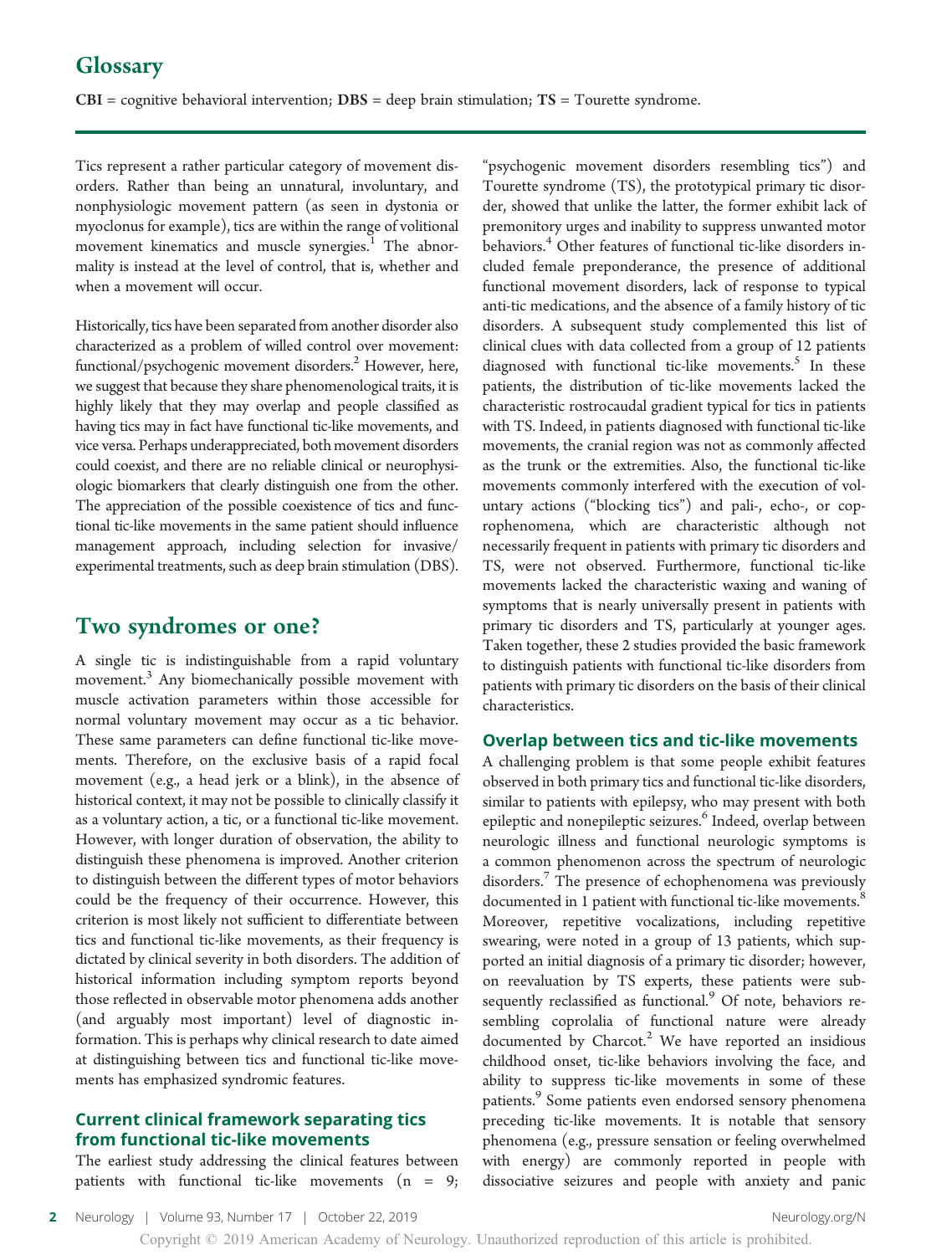disorder.<sup>10,11</sup> Arguably, each of these clinical characteristics would support the diagnosis of a primary tic disorder. However, in all these cases, the sum of clinical features was atypical when compared with the syndromic characteristics of patients with primary tic disorders. For example, in some patients, the first symptom preceding the manifestation of tic-like behaviors was a different movement disorder, such as tremor, and in patients where voluntary suppression of tics was possible, this was associated with unusual phenomena, such as malaise, pain, or nausea. Also, the qualitative descriptions of sensory premonitions were unusual compared with reports of patients with TS (e.g., sudden energy pulse) and often did not localize to the ticcing body area. Moreover, swearing that was classified as functional coprolalia in these patients was different from the coprolalic behaviors encountered in TS. For example, although coprolalic tics are usually brief and uttered as either complete or incomplete words between sentences, and often with alterations in pitch, tone, and pronunciation, repetitive swearing in patients with functional tic-like behaviors did not have these characteristics.<sup>9</sup> The repertoire of swearing included an unusually long list of different words or even complex sentences, which on occasion were context dependent. It should be noted that the possibility that some of these patients might have also had tics at some point in their lives was not excluded.

From the above, it becomes clear that an approach based on syndromic characteristics can be fraught with many challenges in distinguishing tics from functional tic-like movements. Moreover, patients with tics may also exhibit functional ticlike movements, and the overlay may be more common than currently recognized. Overlapping clinical features may point toward an overlap in the mechanisms that produce tics and functional tic-like movements.

## Convergent pathophysiology within neural pathways of volition

In primary tic disorders, including TS, 2 pathophysiologic views dominate the literature. In 1 influential account, enhanced reinforcement learning underlies the manifestation of tic behaviors.<sup>12</sup> Tics are the result of pathologically reinforced motor programs mediated through abnormally enhanced dopaminergic neurotransmission.<sup>12,13</sup> In this account, tic behaviors are related to habitual behaviors.<sup>13</sup> An alternative theory suggests that tics represent unleashed movement fragments resulting from gamma-aminobutyric acid (GABA)-ergic disinhibition within the cortico-basal ganglia-thalamo-cortical loops.<sup>14</sup> Here, the tic generator is viewed as a disinhibited and hyperexcitable loop on which some level of cortical control can modulate the onset and type of tic behavior.<sup>14</sup> Animal models and neuropathologic studies support this hypothesis.<sup>14</sup> Repetitive cranial and limb movements resembling human tics were generated by microinfusing GABAA receptor antagonists in the sensorimotor portion of the striatum of rodents<sup>15</sup> and small primates<sup>16</sup> (striatal disinhibition model). Likewise, the

unilateral disinhibition of the nucleus accumbens generated vocalizations with face validity for vocal tics. $17$  Of interest, the timing of tic-like movements in these disinhibition models appears to be modulated by motor cortical excitatory inputs to the striatum.<sup>18</sup> Moreover, the limited neuropathologic evidence supports disinhibition by showing decreased numbers of inhibitory interneurons in striatal regions.<sup>19</sup> Overall, these 2 apparently discrepant theories may in fact be complementary. Both propose that tics are generated within the neural pathways that also generate voluntary actions due to abnormally increased gain of specific neuromotor signals.

The same neural pathways are also proposed as being involved in the generation of the abnormal motor output in functional neurologic disorders.<sup>20</sup> Abnormally strong "predictions"<sup>21</sup> or "representations"<sup>20</sup> of abnormal motor output enacted by an excessive allocation of attention toward the body are key pathophysiologic features. The output are movements that appear voluntary (because they require attention to manifest and are improved by distraction), but lack a sense of agency or control over them.<sup>20,21</sup> Enhanced limbiccortical drive may specifically be involved in the selection and reinforcement of abnormal motor programs.<sup>20</sup> Indeed, conditioning and reinforcement of abnormal patterns of movement and behavior have also been proposed in functional neurologic disorders, particularly in people with dissociative seizures.<sup>22</sup> Such "habitual" responses can be considered similar to abnormally strong representations or predictions.

## Attention

Although the aforementioned pathophysiologic models of tics and functional tic-like movements differ, current evidence suggests overlapping features. Indeed, attention is a significant factor in the expression of not only functional tic-like movements but also tics: the frequency and severity of tics increases if they become the center of attentional focus and characteristically decreases during distraction or engagement in other cognitive or physical activities.<sup>23,24</sup> The role of attention as a prerequisite in the generation of abnormal motor output may be stronger in functional tic-like movements than in tics. Most, but not all, functional motor patterns cannot be generated without a degree of attentional allocation,  $24$  but tics probably more commonly occur without patients attending to them, even in the complete absence of explicit awareness over their occurrence (e.g., oculomotor tics). Based on our experience, this is observed in a proportion of pediatric patients with less awareness of their tic behaviors, or at least fluctuating awareness of tics, but also in a subgroup of adult patients with long-standing history of tics, $25$  in whom the chronic presence of tics might have led to attenuation of their conscious perception, as they become engrained in patterns of "normal motor behaviors." <sup>26</sup> Also, people with certain neuropsychiatric disorders where tics are prevalent, as, for example, in autism spectrum disorder, are often unaware of having tics, although they are capable of recognizing them in others.<sup>27</sup> This is strongly contrasted with the perception of movements in functional tic-like disorders, where patients are typically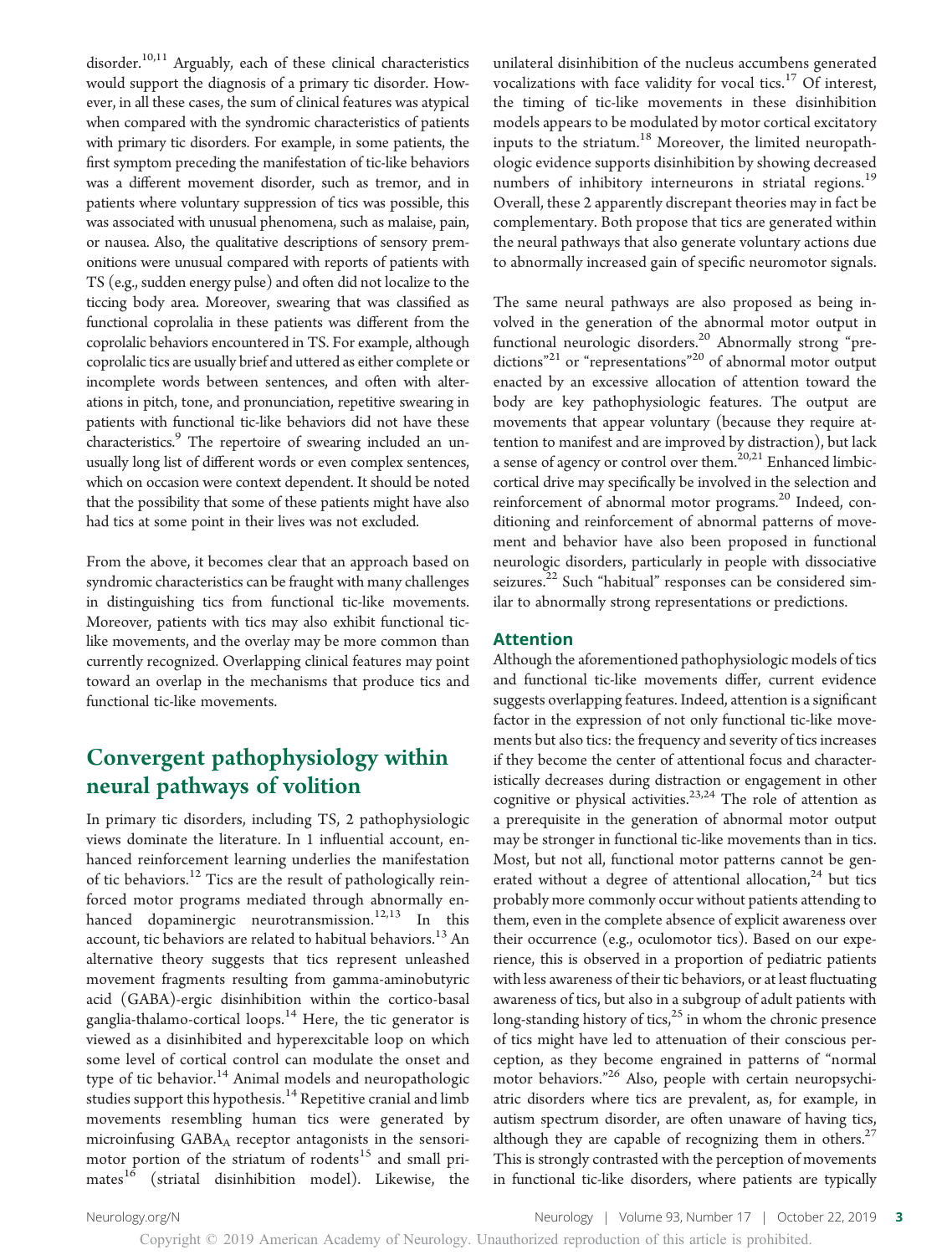very aware of their abnormal motor behaviors. Neurophysiologic evidence from movement-related cortical potentials also supports this view. Although movement-related cortical potentials are common to both tics and functional tic-like movements, they precede tics less commonly, $28$  suggested to reflect, at least partially, differences in the explicit attention allocated to the generation of these motor events.<sup>29</sup> Behaviorally, the more attention-demanding functional tic-like movements typically interfere with and disrupt the ongoing execution of equally attention-demanding voluntary motor behaviors more often and to a greater extent than tics.<sup>5</sup>

## Perception and intention

A second important overlapping feature relates to the subjective experience of tics and functional tic-like movements. The hallmark feature of patients with functional movement disorders is the experience of abnormal movements as involuntary.<sup>30</sup> However, labeling of motor output within the voluntary-involuntary continuum is also explicitly difficult in patients with tics, despite the fact that they can control their movements temporarily on demand. Of interest, patients with either type of movement disorder show comparable abnormalities in both their perception and experience of voluntary actions.<sup>31,32</sup> Delayed awareness of the voluntary intention to act has been demonstrated both for adult patients with tic disorders and functional movement disorders compared with healthy controls. This finding hints toward similarities of the cognitive mechanisms associated with monitoring of motor intentions and actions.<sup>31,32</sup> It has been proposed that delayed awareness of volition in patients with functional movement disorders, as, for example, functional tremor, may reflect a general neurocognitive vulnerability in perceiving voluntary motor events as involuntary. $31$  An alternative explanation put forward is that delayed awareness of volition in adults could in fact reflect a perceptual adaptation to detect voluntary motor signals against a background of increased neuromotor noise.<sup>32,33</sup> According to this account, in both disorders, perceptual learning of neuromotor signals related to voluntary actions could be impaired. Patients with increased levels of neuromotor noise would also experience greater impairments. Indeed, in adolescents with tic disorders, stronger experience of premonitory urges was associated with greater delay in the detection of volition.<sup>33</sup>

Importantly, difficulties in the detection of voluntary actions may also be intrinsically linked with deficit in the overall experience of volition. Indeed, both in tic disorders and functional movement disorders, impairments in the sense of agency for voluntary actions have been documented.<sup>34,35</sup> However, different from patients with functional movement disorders, who showed reduced sense of agency over voluntary actions, $34$  adults with TS were found to have increased sense of agency, $35$  judging to be more in control of their voluntary actions than they actually were. Although the tasks to explore sense of agency that were applied were different for the 2 clinical populations, the directionality of findings could hint toward cardinal pathophysiologic similarities and

differences. On the one hand, they indicate that in both disorders, there is an intrinsic disturbance of action monitoring. But, whereas in functional movement disorders, strong priors are suggested to alter the sensory consequences of actions, $2<sup>1</sup>$ so that they are perceived as involuntary, in tic disorders, there appears to be enhanced intention attribution, so that events that are externally guided are judged as voluntary, predominantly based on the matching of intention and outcome.<sup>35</sup> Of note, a model where abnormally precise priors underlie the pathophysiologic basis of premonitory urges and tics has been recently proposed.36 Clinical evidence provides support for this model. Indeed, despite the variability and the lack of precision in describing urges, for every particular urge sensation, there appears to be only a very specific type of tic movement (or sound) that can satisfy it. In other words, tics may represent motor events that constitute direct responses aiming to match a specific preceding sensory experience.

Although the aforementioned differences could be attributed to several yet underexplored or even unknown factors, the age at symptom onset—typically childhood in tic disorders vs adolescence or adulthood in functional movement disorders—could be an important determinant. Indeed, the consequences of impaired action monitoring throughout the development and refinement of the voluntary motor system in children could be different from a similar impairment in adulthood. However, no longitudinal studies have explored the development of action monitoring from childhood to adulthood in patients and healthy subjects. Hence, we cannot distinguish whether the changes in action monitoring in adults with TS or functional movement disorders are the result of core pathologic mechanisms or of compensatory processes.

#### Behavioral reinforcement

In patients with tic disorders, strong stimulus-response associations point toward an abnormally enhanced dopaminergic reinforcement system, which in turn facilitates the formation and maintenance of novel tic behaviors.<sup>37</sup> The same underlying mechanism might also characterize patients with functional tic-like movements, particularly cases in which the repertoire of the movement is restricted to specific effectors only (i.e., few and consistent tic-like movements over time).

## Shared risk factors

The probability of developing any disorder increases with the accumulation of determinants, that is, attributes, events, or environmental factors known as risk factors. Different neuropsychiatric disorders may share common risk factors, including family history, prenatal events (e.g., maternal smoking and stress), early stressors and life events, personality profiles, and spectrum of comorbidities. In turn, overlapping risk factors but also factors that modulate disease course across disorders may indicate an overlap in pathophysiologic mechanisms.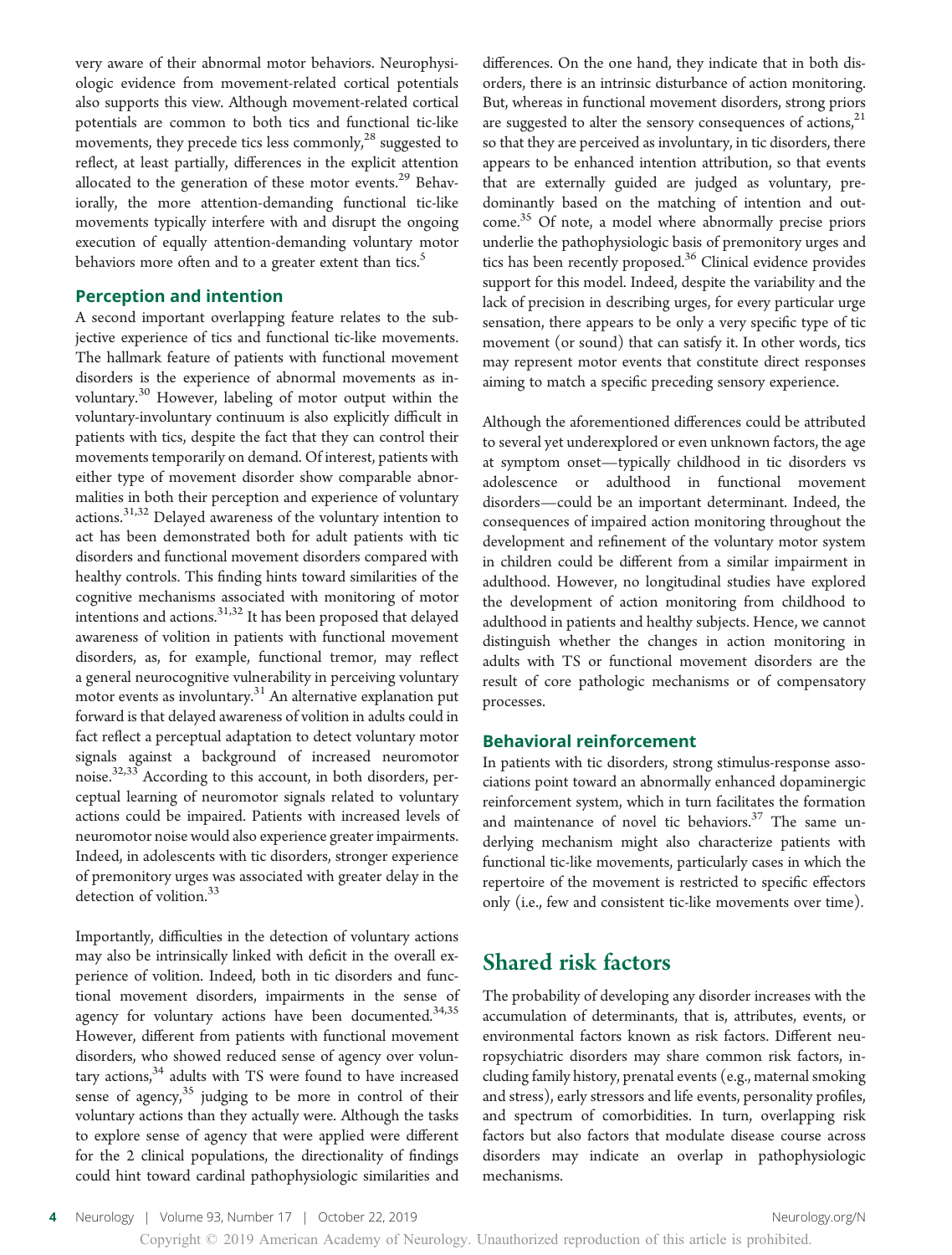#### Anxiety

Both tic disorders and functional movement disorders are associated with a high prevalence of concurrent anxiety disorders.38,39 Clearly, anxiety disorders are also prevalent in many neuropsychiatric conditions and other movement disorders, such as Parkinson disease<sup>40</sup> and dystonia.<sup>41</sup> However, in tic disorders, anxiety symptoms—including social anxiety and perceived social threat—and psychosocial stressors are specifically associated with tic impairment $42$  and, therefore, are likely to play an important role in the exaggeration and propagation of tics. Unsurprisingly, the accumulation of major life events correlates both with tic severity and anxiety levels.<sup>43</sup> Similarly, the somatic experience of anxiety and panic in patients with functional movement disorders following traumatic events, such as a physical injury, could precipitate functional neurologic symptoms, including movement disorders such as functional tic-like movements.44

## Alexithymia and obsessive-compulsive personality disorder

The inability to identify and label emotional states in oneself and others, alongside increased obsessionality, which predisposes to patterns of mental controlling and checking at the expense of cognitive flexibility, may further reinforce abnormal beliefs and expectations and predispose to the manifestation and persistence of functional movement disorders.<sup>21,38</sup> Although alexithymia was not found to be more common in tic disorders than healthy controls,  $45$  it is important to note that autism spectrum disorder may coexist with a tic disorder,<sup>27</sup> and people with autism spectrum disorder are very often alexithymic.<sup>46</sup> Notably, in both tic disorders and functional neurologic disorders, a reduced capacity to attend to bodily signals (e.g., heartbeats) has been described.<sup>47,48</sup> This may, in turn, further contribute to perceptual sensory uncertainty, which, together with the tendency of patients from both groups to jump to conclusions, that is, making probabilistic inferences more impulsively than controls, $49,50$  may predispose to the development or perpetuation of abnormal motor output. In addition, the association of tics with obsessive-compulsive disorder is well established, and it may often be impossible to distinguish whether certain repetitive behaviors are tics or the results of obsessions and compulsions.<sup>51</sup> Although there are differences between obsessivecompulsive personality disorder and obsessive-compulsive disorder, we do note the co-occurrence of mental inflexibility and obsessionality in both groups of patients.

#### Positive family history

Indeed, the manifestation of TS is 10–100 times more common in first-degree relatives compared with the general population. However, despite recent advances in the genetic basis of primary tic disorders, the molecular basis of tic generation remains elusive. Conversely, in patients with functional tic-like movements, family history is typically negative for tic disorders. One caveat of course is that functional movement disorders may be familial, $52$  so the presence or absence of family history comparing tics with functional ticlike movements is not particularly helpful. Overall, the relative contribution of genetic and shared environmental factors to the inheritability of both disorders remains uncertain.

## Convergence of treatment strategies

The pharmacologic response of tics to antipsychotics has released it from interpretative psychoanalytic views. On this account, antidopaminergic treatments, the most efficacious pharmacologic agents to date, impede the process of stimulusresponse associations and thereby decrease tic severity and the development of new tics. The typical effect sizes on tic severity of antipsychotic drugs, compared with placebo, correspond to standardized mean differences approximately ranging between 0.5 and 0.75, with inadequate evidence of superiority of one drug of this class relative to another.<sup>53</sup> However, their efficacy is counterbalanced by a serious adverse effect profile that requires close monitoring, in many cases even leading to treatment discontinuation. Moreover, not all patients respond to these treatments or respond equally to the same dose, which could be also due to heterogeneity of effect of dopaminergic modulation on the basic pathophysiologic mechanisms of tics. Moreover, there is no evidence to date that guides appropriate patient selection for pharmacologic treatments, and polypharmacy may sometimes be the preferred solution.

Patients with functional tic-like movements characteristically lack a sustained response to classic anti-tic medication.<sup>4,5,9</sup> There is an emerging literature on the use of behavioral methods (predominantly delivered by specialist physiotherapists and cognitive behavioral psychologists) where patients with functional movement disorders are taught competing/distracting maneuvers to prevent and stop the abnormal movements.<sup>54</sup> Attentional diversion onto the goal of movement and away from the body itself is a key feature of such treatments.<sup>54</sup>

A very similar behavioral approach to treatment is also used in tic disorders, either in place of pharmacologic treatments (e.g., first-line treatment or on pharmacologic treatment failure) or as add-on components. Habit reversal, either as a stand-alone treatment or as part of a multicomponent cognitive behavioral intervention (CBIT), facilitates awareness of bodily signals related to tics and instructs patients to perform competing voluntary actions to block the impeding tic behavior.<sup>55</sup> Additional behavioral treatment components of CBIT include relaxation training and functional intervention, which aim at enabling patients with tics to identify and manage precipitants and triggers that may worsen tic behaviors.<sup>55</sup> Unsurprisingly, these components are also key therapeutic elements in the behavioral management of patients with functional movement disorders.<sup>54</sup> Of note, approximately 50% of patients with tic disorders will respond to behavioral treatments as CBIT with comparable effect sizes to those of medication. However, the presence of anxiety disorders, and also premonitory urges, has been associated with lower tic reduction following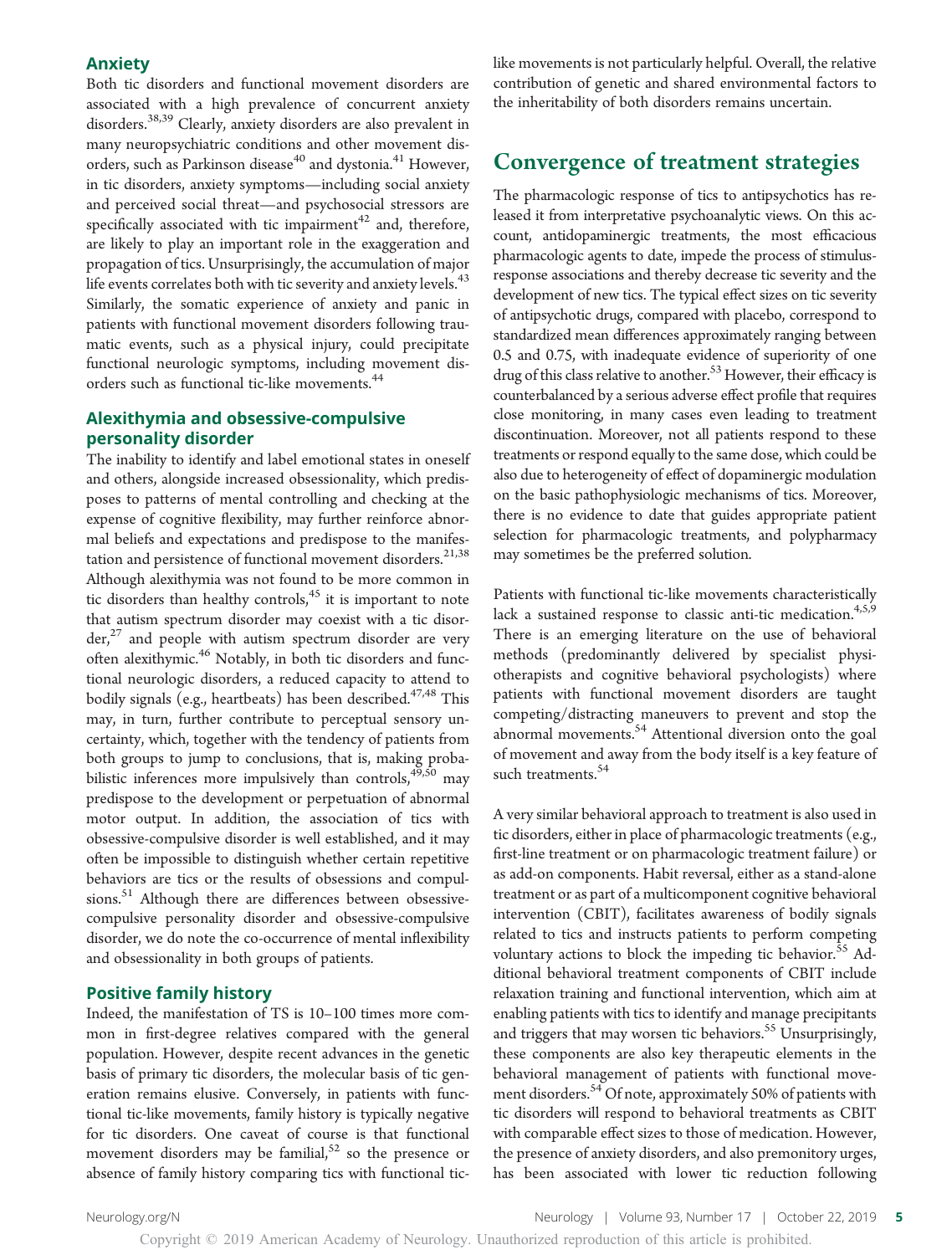nonpharmacologic interventions, including CBIT.<sup>56</sup> Although the role of premonitory urges in the occurrence and perpetuation of tic behaviors remains unclear, pharmacologic treatment of commonly occurring comorbidities, such as anxiety disorder or depression, may further augment the therapeutic success of behavioral interventions over abnormal motor behaviors, both in tic disorders and functional movement disorders.

## (Mis)Diagnostic implications

Accurate diagnostic labeling in hyperkinetic tic-like disorders can be challenging, and etiologic misattribution or misdiagnoses often occur. Tics, for example, are still often viewed as the result of a"psychological disorder,"and patients may be advised to undergo psychological therapies based on psychodynamic models of behavior for their "maladaptive motor output." Conversely, abnormal movements in patients with functional tic-like disorders may also be mislabeled as tics and these patients misdiagnosed with a primary tic disorder.

Although the occurrence of functional tic-like movements is relatively rare among the entire spectrum of functional movement disorders, such cases are regularly encountered in specialist tic disorders clinics. Most importantly, patients may also present with both types of movements, either for the same movement pattern—a phenomenon typically known as functional overlay—or for different motor behaviors. Such cases have been previously documented in the literature,  $57$ and indeed, a functional etiology of acute episodic worsening of tic-like behaviors in patients with primary tics has been noted.<sup>58</sup> Particularly noteworthy are cases with documented tic remission over adolescence and a sudden re-emergence or acute worsening of abnormal motor behaviors later in life. Crucially, the clinical characteristics of these behaviors are different at the time of re-emergence, including the associated subjective experience, their complexity, and their response to classic anti-tic pharmacology. Functional tic-like movements (or sounds), when interpreted as tics in patients with tic disorders, are usually refractory to treatments that may be effective in tics, thus leading to a clinical label of "treatment refractory tic disorder" in some patients. Such cases are of particular importance as failure of multiple treatments and dramatic clinical presentation may lead to the indication of invasive procedures such as deep brain stimulation. Reports of patients who experienced miraculous and persistent recovery of their abnormal motor behaviors following deep brain stimulation could also indicate that they had functional tic-like movements.<sup>59</sup> Failure to recognize functional tic-like movements either as the sole clinical presentation or as functional overlay in the presence of a primary tic disorder may also have important research implications. Results from genetic studies, pathophysiologic studies, and therapeutic clinical trials may be "contaminated" by combining participants with different phenomena and/or rating tics and functional tic-like movements as if they were the same phenomenon.

## Conclusions: The end of the beginning?

Here, we attempted to demonstrate some of the difficulties in distinguishing tics from functional tic-like movements. We highlighted significant overlap between clinical, pathophysiologic, and treatment characteristics of both types of movements and of shared risk factors (figure). We do not suggest that tics and functional tic-like movements are the same phenomenon. However, we do emphasize that for some cases, a clear distinction of abnormal motor behaviors within the tic/ functional tic-like movement spectrum is currently impossible. Most importantly, we emphasize that both types of movements may co-occur. Left unaddressed in this critical review, given its greater philosophical complexity, is the very framework of disease nosology: diseases "exist" or not based on features clinicians can make sense of, under the expectation that biology and pathophysiology should correspond with clinical constructs. Biology-driven phenotyping remains aspirational for even common diseases.<sup>60</sup>

At the present time, our knowledge of both tics and functional tic-like movements is insufficient to provide a solution to our diagnostic difficulties. However, we believe that it is important for the movement disorder community to accept that the issue is a real one and to recognize the potential implications. In this sense, our purpose is to shift this issue from an "unknown unknown" to a "known unknown." This allows us at the very least to be aware of the potential problems it might cause in our clinical and research practice and to do our best to ameliorate the gap, while gathering data that will help us to eventually bridge it. Clinicians should be particularly vigilant in considering the possibility of functional tic-like movements in patients with tics who are refractory to multiple interventions or who present with dramatic and overwhelming exacerbations of symptoms. The possibility of functional ticlike movements (as a "pure" phenomenon or overlay) should be actively considered when a patient is referred for invasive/ experimental treatments such as DBS. We should be cautious in weighing up the meaning of sudden and dramatic resolution of tics following DBS and be open to the possibility that the patient could have had functional tic-like movements as the predominant problem. We should use existing evidence on the clinical differentiators between tics and functional ticlike movements to guide the design of our genetic and clinical databases and clinical trials for people with tics so that we do as much as we can to avoid including people with functional tic-like movements as the sole or predominant cause of their symptoms. This process offers us the best chance to uncover the mysteries that still shroud the pathophysiology of tics and functional tic-like movements and to arrive at successful evidence-based treatments for both disorders.

## Author contributions

C. Ganos: drafting/revising the manuscript; data acquisition; study concept or design; analysis or interpretation of data; accepts responsibility for conduct of research and will give

6 Neurology | Volume 93, Number 17 | October 22, 2019 [Neurology.org/N](http://neurology.org/n)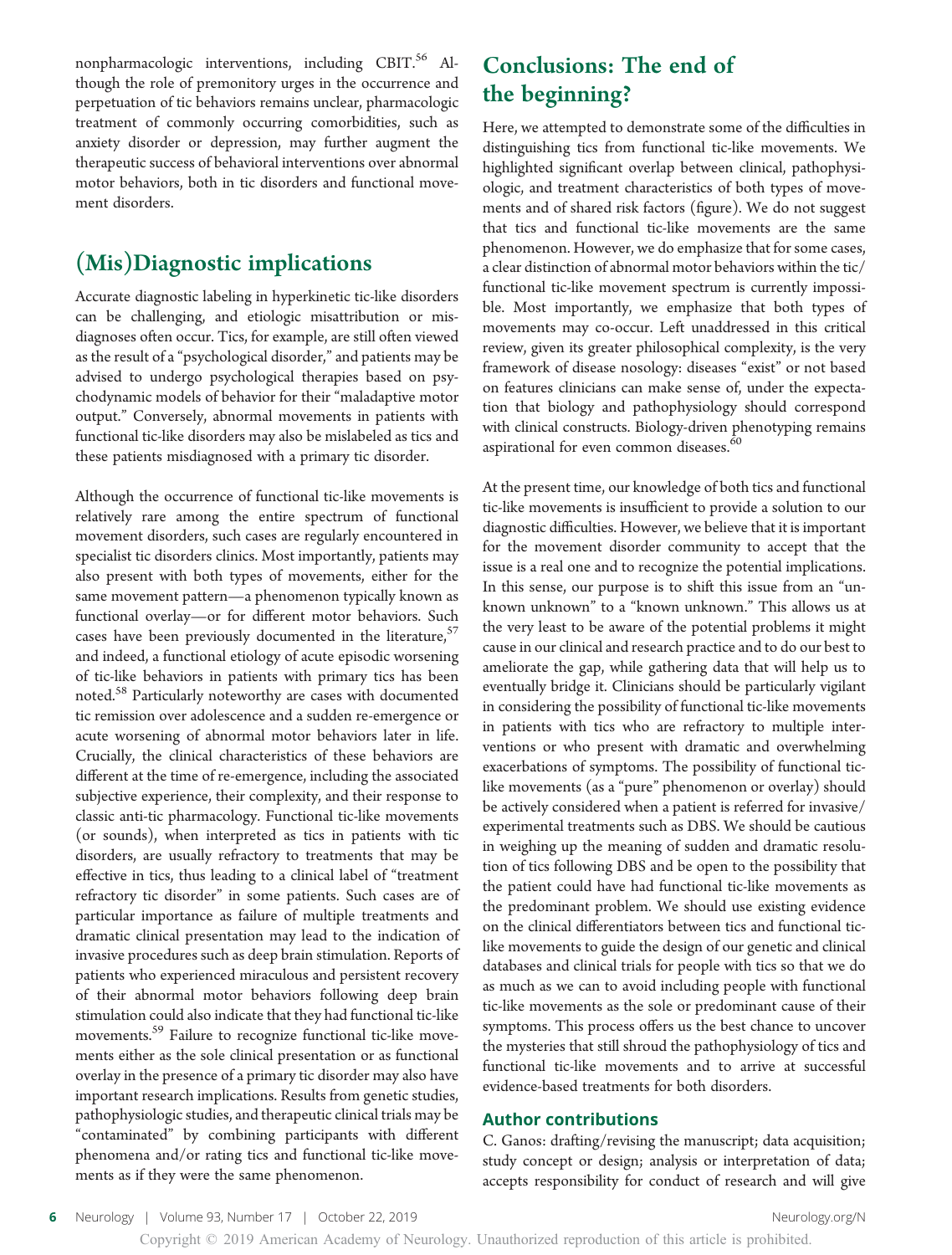#### Figure Differences and overlap in Tourette and functional tic-like movements



final approval; and study supervision. D. Martino and A.J. Espay: drafting/revising the manuscript and accept responsibility for conduct of research and will give final approval. A.E. Lang: drafting/revising the manuscript; accepts responsibility for conduct of research and will give final approval; and study supervision. K.P. Bhatia: drafting/revising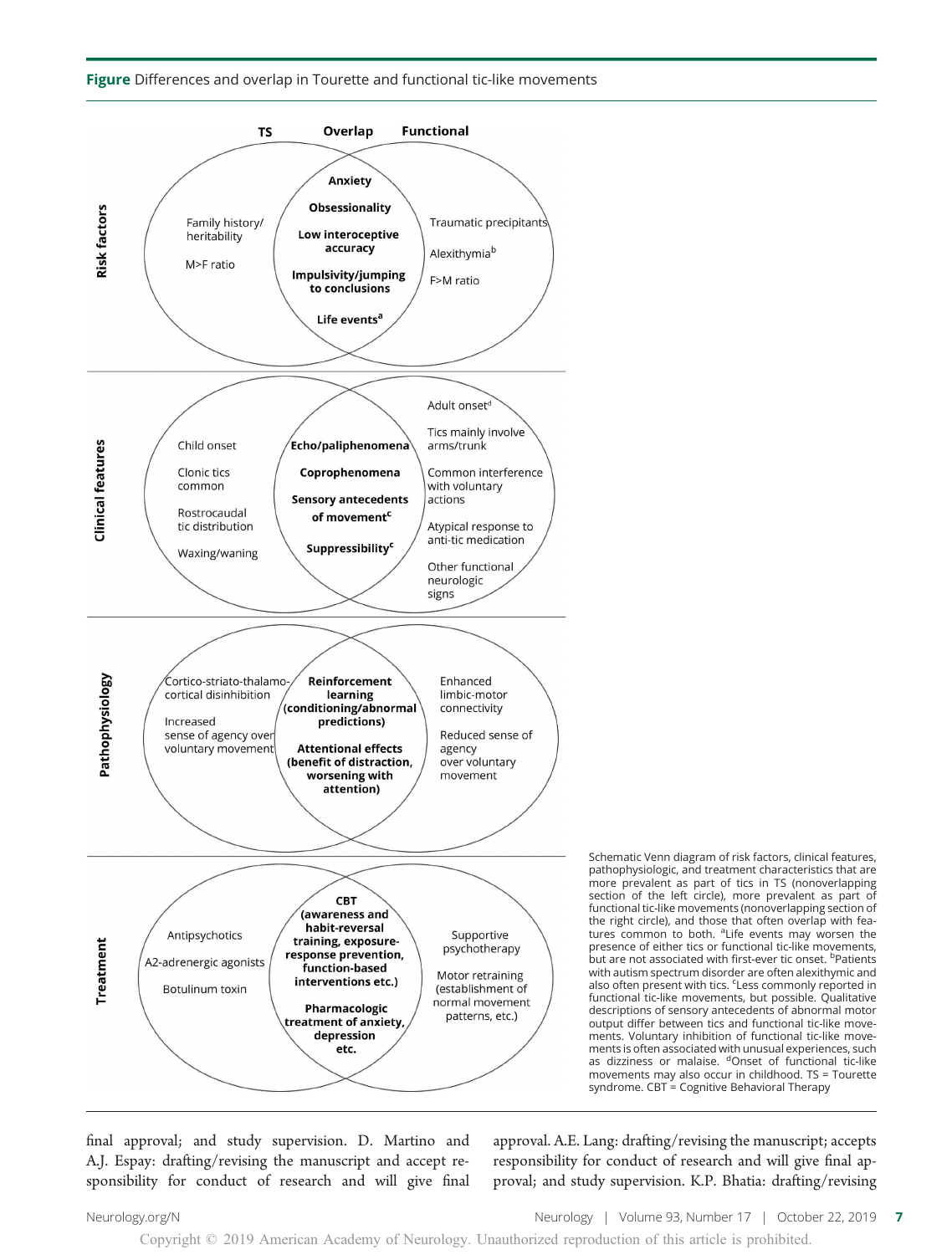the manuscript; data acquisition; study concept or design; analysis or interpretation of data; and accepts responsibility for conduct of research and will give final approval. M.J. Edwards: drafting/revising the manuscript; study concept or design; accepts responsibility for conduct of research and will give final approval; and study supervision.

### Study funding

Grant support from the VolkswagenStiftung (Freigeist Fellowship).

#### **Disclosure**

C. Ganos holds research grants from the Volkswagen-Stiftung (Freigeist Fellowship) and the German Parkinson Society and was also supported by the Deutsche Forschungsgemeinschaft (DFG; GA2031/1-1 and GA2031/1- 2) and Actelion Pharmaceuticals. He has also received honoraria from the Movement Disorders Society and Actelion Pharmaceuticals for educational events. D. Martino has received grant support from the Parkinson Association of Alberta, the EU FP-7 Program, and the Immunitaet und Seele Foundation; personal compensation as a consultant/ scientific advisory board member for Sunovion and Allergan, Inc.; publishing royalties from Springer and Oxford University Press; and honoraria from the World Federation of Neurology and the Movement Disorders Society. A.J. Espay has received grant support from the NIH, Great Lakes Neurotechnologies, and the Michael J. Fox Foundation; personal compensation as a consultant/scientific advisory board member for AbbVie, Adamas, Acadia, Acorda, Neuroderm, Impax, Sunovion, Lundbeck, Osmotica Pharmaceutical, and US WorldMeds; publishing royalties from Lippincott Williams & Wilkins, Cambridge University Press, and Springer; and honoraria from US WorldMeds, Lundbeck, Acadia, Sunovion, the American Academy of Neurology, and the Movement Disorders Society. A.E. Lang has served as an advisor for AbbVie, Acorda, Biogen, Intracellular, Lundbeck, Sun Pharma, Kallyope, Retrophin, Paladin, Seelos, Theravance, Roche, and Corticobasal Degeneration Solutions; has received honoraria from Jazz Pharma, PhotoPharmics, and Sunovion; has received grants from Brain Canada, Canadian Institutes of Health Research, Corticobasal Degeneration Solutions, Edmond J Safra Philanthropic Foundation, Michael J. Fox Foundation, the Ontario Brain Institute, Parkinson Foundation, Parkinson Society Canada, and W. Garfield Weston Foundation; and has received publishing royalties from Elsevier, Saunders, Wiley-Blackwell, Johns Hopkins Press, and Cambridge University Press. K.P. Bhatia holds research grants from EU Horizon 2020 and has received honoraria to speak at meetings or attend advisory boards from Ipsen, Cavion, Allergan, Teva Lundbeck, and Orion pharmaceutical companies. He also receives royalties from Oxford University Press and a stipend for MDCP editorship. M.J. Edwards has received honoraria for educational events from Merz Pharma and Boehringer, outside the submitted work. He holds grants from the Medical Research Council and NIHR. He

receives royalties from Oxford University Press. Go to [Neurology.org/N](https://n.neurology.org/lookup/doi/10.1212/WNL.0000000000008372) for full disclosures.

## Publication history

Received by Neurology March 21, 2019. Accepted in final form July 31, 2019.

#### References

- 1. Obeso JA, Rothwell JC, Marsden CD. The neurophysiology of Tourette syndrome. Adv Neurol 1982;35:105–114.
- 2. Kushner HI. Freud and the diagnosis of Gilles de la Tourette's illness. Hist Psychiatry 1998;9:1–25.
- 3. Paszek J, Pollok B, Biermann-Ruben K, et al. Is it a tic? Twenty seconds to make a diagnosis. Mov Disord 2010;25:1106–1108.
- 4. Baizabal-Carvallo JF, Jankovic J. The clinical features of psychogenic movement disorders resembling tics. J Neurol Neurosurg Psychiatry 2014;85:573–575.
- 5. Demartini B, Ricciardi L, Parees I, Ganos C, Bhatia KP, Edwards MJ. A positive diagnosis of functional (psychogenic) tics. Eur J Neurol 2015;22:527-e36.
- Kutlubaev MA, Xu Y, Hackett ML, Stone J. Dual diagnosis of epilepsy and psychogenic nonepileptic seizures: systematic review and meta-analysis of frequency, correlates, and outcomes. Epilepsy Behav 2018;89:70–78.
- 7. Stone J, Carson A, Duncan R, et al. Which neurological diseases are most likely to be associated with symptoms unexplained by organic disease. J Neurol 2012;259:33–38.
- 8. Ganos C, Erro R, Cavanna AE, Bhatia KP. Functional tics and echophenomena. Parkinsonism Relat Disord 2014;20:1440–1441.
- 9. Ganos C, Edwards MJ, Muller-Vahl K. "I swear it is Tourette's!": on functional coprolalia and other tic-like vocalizations. Psychiatry Res 2016;246:821–826.
- 10. Roberts NA, Reuber M. Alterations of consciousness in psychogenic nonepileptic seizures: emotion, emotion regulation and dissociation. Epilepsy Behav 2014;30: 43–49.
- 11. Van Hulle CA, Schmidt NL, Goldsmith HH. Is sensory over-responsivity distinguishable from childhood behavior problems? A phenotypic and genetic analysis. J Child Psychol Psychiatry 2012;53:64–72.
- 12. Maia TV, Conceicao VA. The roles of phasic and tonic dopamine in tic learning and expression. Biol Psychiatry 2017;82:401–412.
- 13. Leckman JF, Riddle MA. Tourette's syndrome: when habit-forming systems form habits of their own? Neuron 2000;28:349–354.
- 14. Yael D, Vinner E, Bar-Gad I. Pathophysiology of tic disorders. Mov Disord 2015;30: 1171–1178.
- 15. Bronfeld M, Yael D, Belelovsky K, Bar-Gad I. Motor tics evoked by striatal disinhibition in the rat. Front Syst Neurosci 2013;7:50.
- 16. McCairn KW, Bronfeld M, Belelovsky K, Bar-Gad I. The neurophysiological correlates of motor tics following focal striatal disinhibition. Brain 2009;132: 2125–2138.
- 17. McCairn KW, Nagai Y, Hori Y, et al. A primary role for nucleus accumbens and related limbic network in vocal tics. Neuron 2016;89:300–307.
- 18. Israelashvili M, Bar-Gad I. Corticostriatal divergent function in determining the temporal and spatial properties of motor tics. J Neurosci 2015;35: 16340–16351.
- 19. Kataoka Y, Kalanithi PS, Grantz H, et al. Decreased number of parvalbumin and cholinergic interneurons in the striatum of individuals with Tourette syndrome. J Comp Neurol 2010;518:277–291.
- 20. Voon V, Cavanna AE, Coburn K, Sampson S, Reeve A, LaFrance WC Jr. Functional neuroanatomy and neurophysiology of functional neurological disorders (conversion disorder). J Neuropsychiatry Clin Neurosci 2016;28:168–190.
- 21. Edwards MJ, Adams RA, Brown H, Parees I, Friston KJ. A Bayesian account of "hysteria". Brain 2012;135:3495–3512.
- 22. Bodde NM, Brooks JL, Baker GA, et al. Psychogenic non-epileptic seizures definition, etiology, treatment and prognostic issues: a critical review. Seizure 2009; 18:543–553.
- 23. Misirlisoy E, Brandt V, Ganos C, Tubing J, Munchau A, Haggard P. The relation between attention and tic generation in Tourette syndrome. Neuropsychology 2015; 29:658–665.
- 24. Edwards MJ, Fotopoulou A, Parees I. Neurobiology of functional (psychogenic) movement disorders. Curr Opin Neurol 2013;26:442–447.
- 25. Pappert EJ, Goetz CG, Louis ED, Blasucci L, Leurgans S. Objective assessments of longitudinal outcome in Gilles de la Tourette's syndrome. Neurology 2003;61: 936–940.
- 26. Lang AE, Consky E, Sandor P. "Signing tics"—insights into the pathophysiology of symptoms in Tourette's syndrome. Ann Neurol 1993;33:212–215.
- 27. Kahl U, Schunke O, Schöttle D, et al. Tic phenomenology and tic awareness in adults with autism. Movement Disord Clin Pract 2015;2:237–242.
- 28. van der Salm SM, Tijssen MA, Koelman JH, van Rootselaar AF. The bereitschaftspotential in jerky movement disorders. J Neurol Neurosurg Psychiatry 2012;83: 1162–1167.
- 29. Houdayer E, Walthall J, Belluscio BA, Vorbach S, Singer HS, Hallett M. Absent movement-related cortical potentials in children with primary motor stereotypies. Mov Disord 2014;29:1134–1140.
- 30. Stenner MP, Haggard P. Voluntary or involuntary? A neurophysiologic approach to functional movement disorders. Handb Clin Neurol 2016;139:121–129.

8 Neurology | Volume 93, Number 17 | October 22, 2019 [Neurology.org/N](http://neurology.org/n)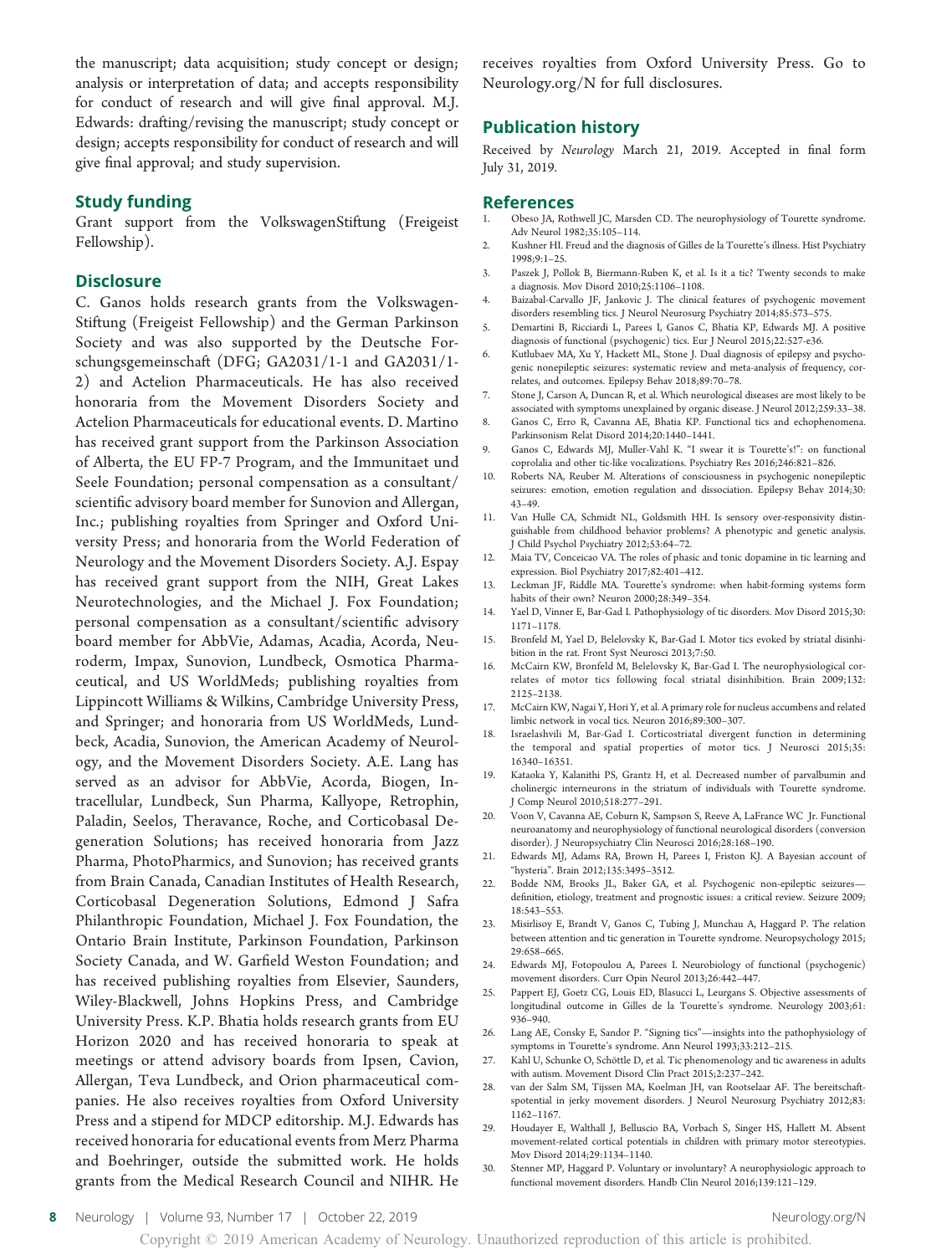- 31. Edwards MJ, Moretto G, Schwingenschuh P, Katschnig P, Bhatia KP, Haggard P. Abnormal sense of intention preceding voluntary movement in patients with psychogenic tremor. Neuropsychologia 2011;49:2791–2793.
- 32. Moretto G, Schwingenschuh P, Katschnig P, Bhatia KP, Haggard P. Delayed experience of volition in Gilles de la Tourette syndrome. J Neurol Neurosurg Psychiatry 2011;82:1324–1327.
- 33. Ganos C, Asmuss L, Bongert J, Brandt V, Munchau A, Haggard P. Volitional action as perceptual detection: predictors of conscious intention in adolescents with tic disorders. Cortex 2015;64:47–54.
- 34. Kranick SM, Moore JW, Yusuf N, et al. Action-effect binding is decreased in motor conversion disorder: implications for sense of agency. Mov Disord 2013;28: 1110–1116.
- 35. Delorme C, Salvador A, Voon V, et al. Illusion of agency in patients with gilles de la Tourette syndrome. Cortex 2016;77:132–140.
- 36. Rae CL, Critchley HD, Seth AK. A bayesian account of the sensory-motor interactions underlying symptoms of Tourette syndrome. Front Psychiatry 2019;10:29.
- 37. Delorme C, Salvador A, Valabregue R, et al. Enhanced habit formation in Gilles de la Tourette syndrome. Brain 2016;139:605–615.
- 38. Demartini B, Petrochilos P, Ricciardi L, Price G, Edwards MJ, Joyce E. The role of alexithymia in the development of functional motor symptoms (conversion disorder). J Neurol Neurosurg Psychiatry 2014;85:1132–1137.
- 39. Hirschtritt ME, Lee PC, Pauls DL, et al. Lifetime prevalence, age of risk, and genetic relationships of comorbid psychiatric disorders in Tourette syndrome. JAMA psychiatry 2015;72:325–333.
- 40. Seppi K, Ray Chaudhuri K, Coelho M, et al. Update on treatments for nonmotor symptoms of Parkinson's disease-an evidence-based medicine review. Mov Disord 2019;34:180–198.
- 41. Enders L, Spector JT, Altenmuller E, Schmidt A, Klein C, Jabusch HC. Musician's dystonia and comorbid anxiety: two sides of one coin? Mov Disord 2011;26:539–542.
- 42. Pile V, Robinson S, Topor M, Hedderly T, Lau JYF. Attention bias for social threat in youth with tic disorders: links with tic severity and social anxiety. Child Neuropsychol 2019;25:394–409.
- 43. Steinberg T, Shmuel-Baruch S, Horesh N, Apter A. Life events and Tourette syndrome. Compr Psychiatry 2013;54:467–473.
- Stone J, Carson A, Aditya H, et al. The role of physical injury in motor and sensory conversion symptoms: a systematic and narrative review. J Psychosom Res 2009;66: 383–390.
- 45. Eddy CM, Cavanna AE. Triangles, tricks and tics: hyper-mentalizing in response to animated shapes in Tourette syndrome. Cortex 2015;71:68–75.
- 46. Kinnaird E, Stewart C, Tchanturia K. Investigating alexithymia in autism: a systematic review and meta-analysis. Eur Psychiatry 2019;55:80–89.
- 47. Ganos C, Garrido A, Navalpotro-Gomez I, et al. Premonitory urge to tic in Tourette's is associated with interoceptive awareness. Mov Disord 2015;30: 1198–1202.
- 48. Ricciardi L, Demartini B, Crucianelli L, Krahe C, Edwards MJ, Fotopoulou A. Interoceptive awareness in patients with functional neurological symptoms. Biol Psychol 2016;113:68–74.
- 49. Eddy CM, Cavanna AE. Do patients with Tourette syndrome jump to conclusions? J Neuropsychiatry Clin Neurosci 2014;26:396–399.
- 50. Parees I, Kassavetis P, Saifee TA, et al. "Jumping to conclusions" bias in functional movement disorders. J Neurol Neurosurg Psychiatry 2012;83:460–463.
- 51. Worbe Y, Mallet L, Golmard JL, et al. Repetitive behaviours in patients with Gilles de la Tourette syndrome: tics, compulsions, or both? PLoS One 2010;5:e12959.
- 52. Stamelou M, Cossu G, Edwards MJ, et al. Familial psychogenic movement disorders. Mov Disord 2013;28:1295–1298.
- 53. Martino D, Pringsheim TM. Tourette syndrome and other chronic tic disorders: an update on clinical management. Expert Rev Neurother 2018;18:125–137.
- 54. Nielsen G, Stone J, Matthews A, et al. Physiotherapy for functional motor disorders: a consensus recommendation. J Neurol Neurosurg Psychiatry 2015;86:1113-1119.
- 55. Piacentini J, Woods DW, Scahill L, et al. Behavior therapy for children with Tourette disorder: a randomized controlled trial. JAMA 2010;303:1929–1937.
- 56. Sukhodolsky DG, Woods DW, Piacentini J, et al. Moderators and predictors of response to behavior therapy for tics in Tourette syndrome. Neurology 2017;88: 1029–1036.
- 57. Kurlan R, Deeley C, Como PG. Psychogenic movement disorder (pseudo-tics) in a patient with Tourette's syndrome. J Neuropsychiatry Clin Neurosci 1992;4: 347–348.
- 58. Robinson S, Hedderly T. Novel psychological formulation and treatment of "tic attacks" in Tourette syndrome. Front Pediatr 2016;4:46.
- 59. Zekaj E, Saleh C, Porta M, Servello D. Temporary deep brain stimulation in Gilles de la Tourette syndrome: a feasible approach? Surg Neurol Int 2015;6:122.
- 60. Espay AJ, Schwarzschild MA, Tanner CM, et al. Biomarker-driven phenotyping in Parkinson's disease: a translational missing link in disease-modifying clinical trials. Mov Disord 2017;32:319–324.